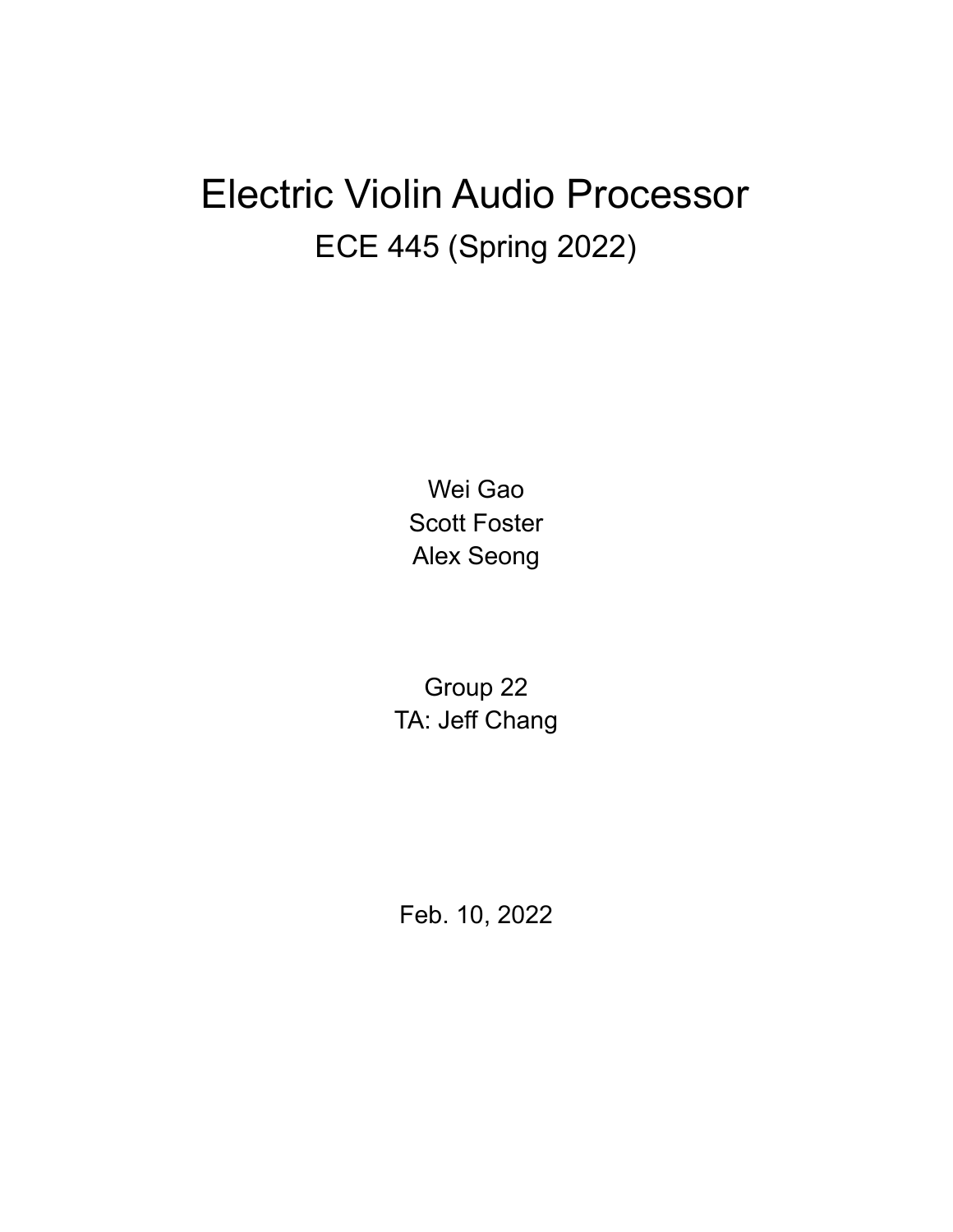## **Introduction**

### Problem Statement

Current electric violin pickups tend to fall in one of two categories. Inexpensive pickups are readily available for either acoustic or solid-body violins, but produce a sound quality which is sometimes described as "tinny" or "nasal", and whose harmonic content is too limited for a significant amount of sound design to be carried out. These typically have one piezoelectric sensor for the entire bridge. High-quality pickups produce a "rich" sound with well-balanced harmonic content which is well-suited for use with effects pedals and other sound design tools, but are expensive and often hard to obtain due to low production volume. These typically have at least one sensor for each string.

(The sound quality of pickups is highly subjective. An example of the "nasal" sound of an acoustic violin piezo pickup is demonstrated in [1].)

We have done some prior work with 3D printing electric violin bridges having one sensor for each string. It is difficult to ensure that each string has a similar sound quality or volume by changing the mechanical design of the bridge alone, except by trial and error. Furthermore, the type of strings used can drastically affect the sound of the instrument; for example, steel strings are characteristically "bright" and tinny, while Thomastik Dominant synthetic strings are known



Figure 1. The Mina electric violin.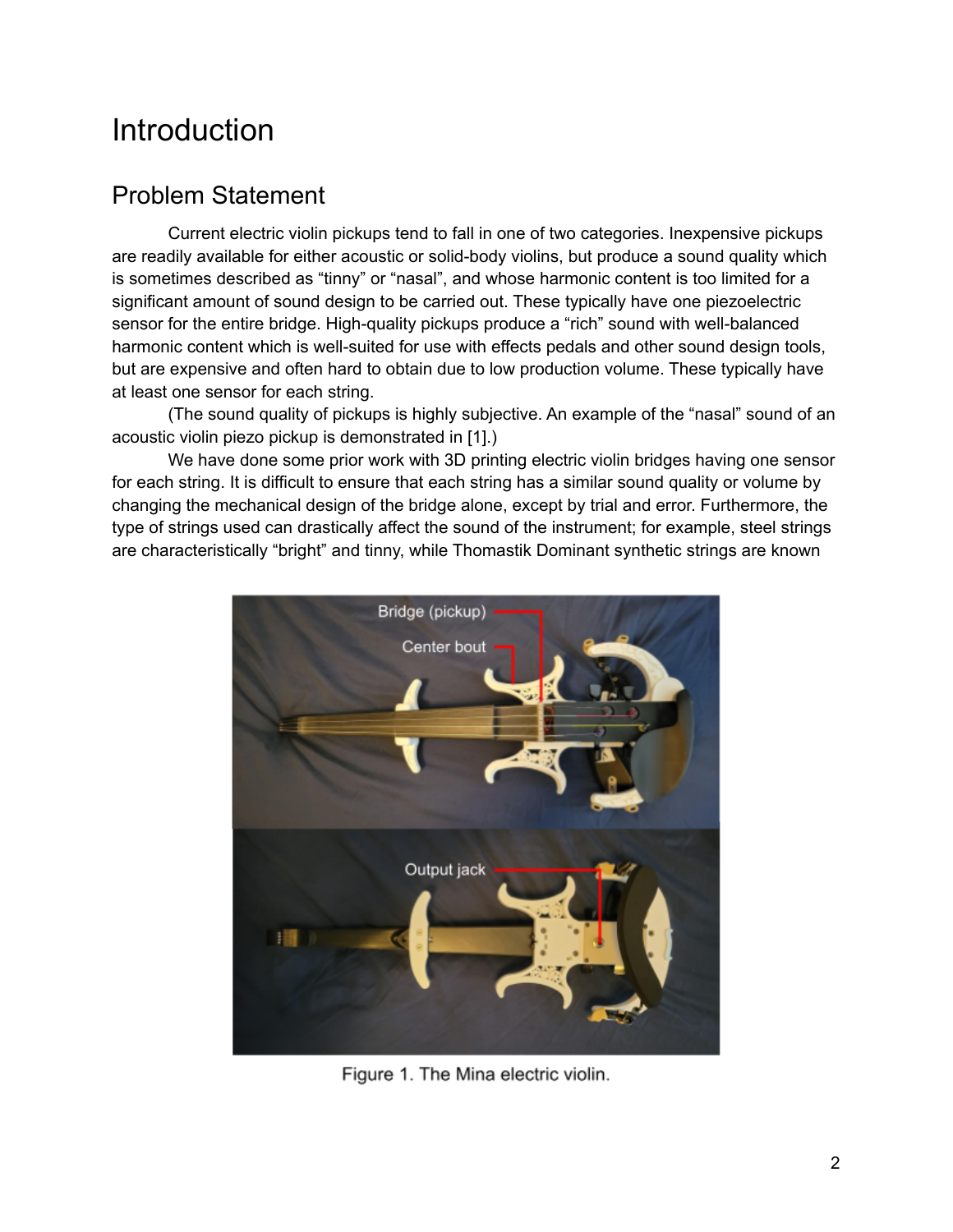for having a "thin"-sounding E string whose timbre contrasts with that of the other three strings. (This is likewise a very subjective assessment, but [2] shows an example of discussion on this topic.)

Figure 1 shows the relevant parts of the Mina electric violin. The design is publicly available online [3]. Figure 2 demonstrates the intended integration of the solution into the violin body; the processor is to be housed in an enclosure attached to the right center bout.

## High-level Requirements

- 1. Be able to adjust the volume of each string using a gain between negative infinity (mute) and +3 dB, and filter the string signal using a bandpass filter with variable bandwidth and center frequency between 100 and 6000 Hz.
- 2. Be able to save, overwrite, and recall two sets of audio parameters (gain, filter center frequency and bandwidth, and volume) using the user interface.
- 3. Fit in a space of 150x100x50mm, which is roughly the size of the decorative center bout on the Mina electric violin. The PCB should be housed in an enclosure attached to this part of the violin.



Figure 2. Sketch of proposed solution.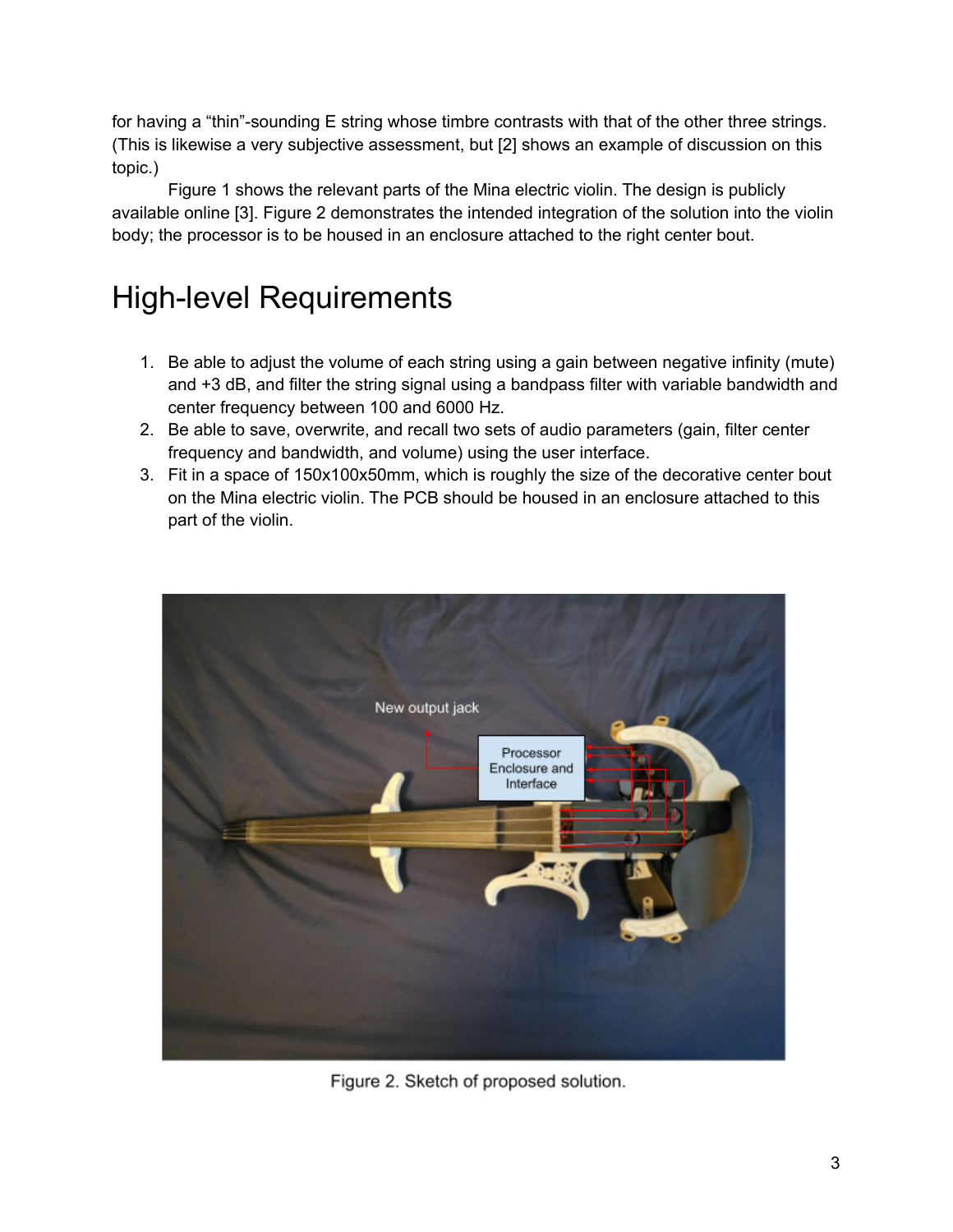## Design

Figure 3 shows the block diagram for the proposed solution. For the sake of brevity, the audio processor is only shown once, but the same process is applied to each string independently. The same is true of the rotary encoders and lightbars for each audio parameter to be handled, and of the pushbuttons and LED indicators.



Figure 3. Block diagram of proposed solution.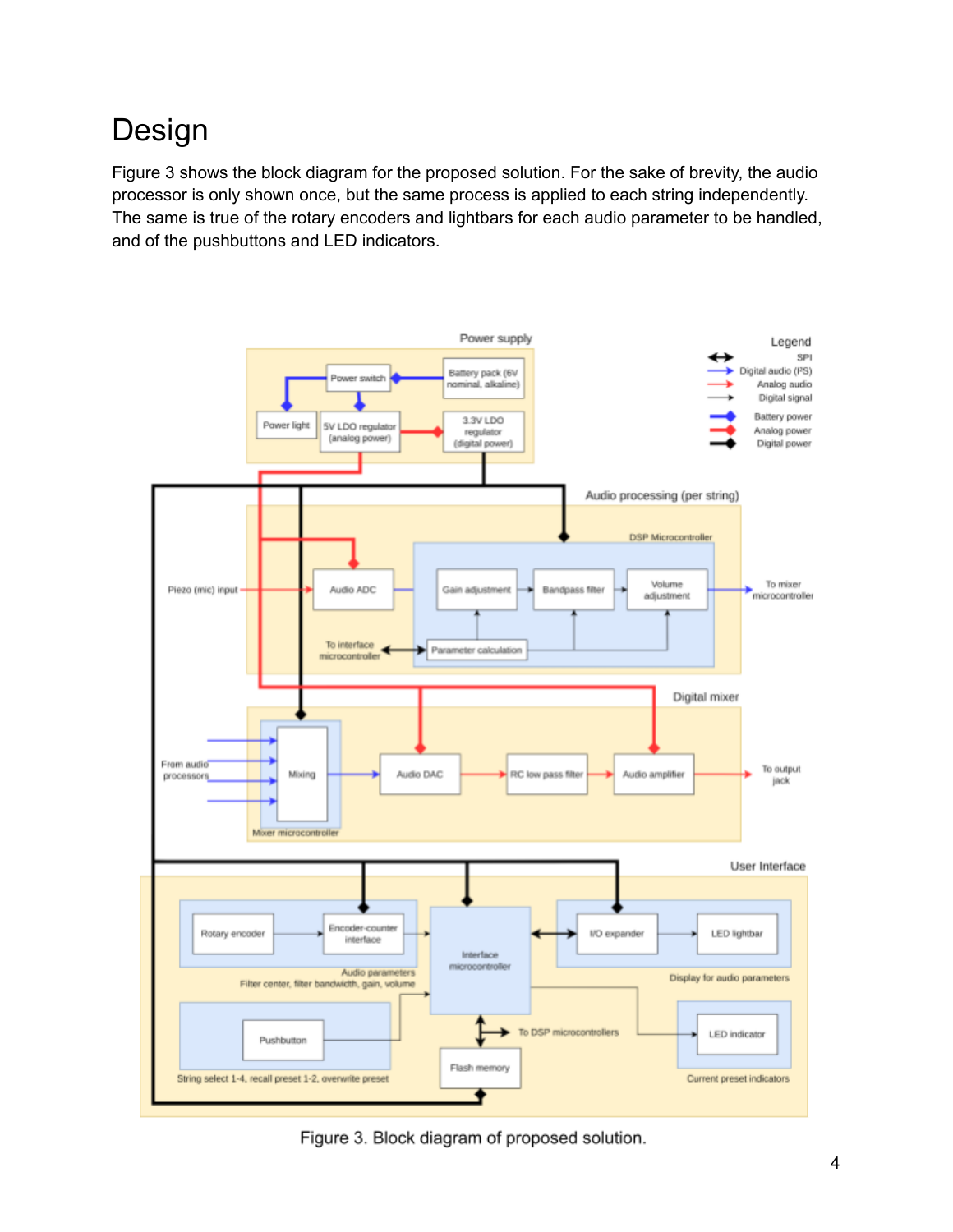### Subsystems

#### *Power*

This is the power supply for the audio processor, which should regulate 6V nominal battery power to 5V ( $\pm$ 0.2) analog and 3.3V ( $\pm$ 0.1) digital power. Additionally, this system should be able to supply 150mA (±10) of current in total to the other subsystems.

#### *Audio Processor/Mixer*

This subsystem applies gain/volume adjustments and filtering to the input signals from each piezo pickup, then mixes the four string signals to the final instrument output.

For each string, the processor should have a bandpass filter with variable center frequency (between 100 and 2000 Hz) and bandwidth. Also, the processor should have a variable gain control both before ("gain") and after ("volume") the filter stage.

The audio processing microcontrollers should have SPI connectivity with the interface microcontroller as a bus responder.

The mixer should combine the four processed audio signals to be sent to the instrument output jack. The mixer microcontroller should have four audio inputs and one audio output over I²S, as well as SPI connectivity with the interface microcontroller as a bus responder.

#### *User Interface*

This subsystem provides controls for the user to change the gain, filter center frequency, and volume for each string, and to save combinations of these parameters as presets. To do this, the interface should have knobs to control the variable gain/volume, filter center frequency, and filter bandwidth.

The interface should also have buttons to select the string whose audio parameters are being modified, and a set of light bars to suggest to the user what the current settings are. (The light bars need not be extremely precise.)

The interface should have an external SPI flash memory for saving presets, and be able to communicate with the audio processing microcontrollers over SPI as a bus controller.

### Tolerance Analysis

The project as a whole is very complicated, similar subjects have been written about to earn the author their PHD. When it comes to DSP, to complete the process accurately and efficiently can be very complicated. Many equations will have to be taken into account for our design to be able to correctly implement our desired features. Our parameters and algorithmic functions will have to be carefully calculated while still allowing for tolerances due to the nature of the project and the requirements imposed. The initial sensors as well as the ADC will both be required to be heavily tested and fine tuned to allow for the signals that are being processed to be as true to the original sound as possible. There is the inherent risk of lots of signal noise or crosstalk between the strings, resulting in convoluted signals. The real time DSP process is also quite complex, especially when utilizing an approach where there are more avenues for hardware failure due to the multiple different ICs that will be used. While with our design we aim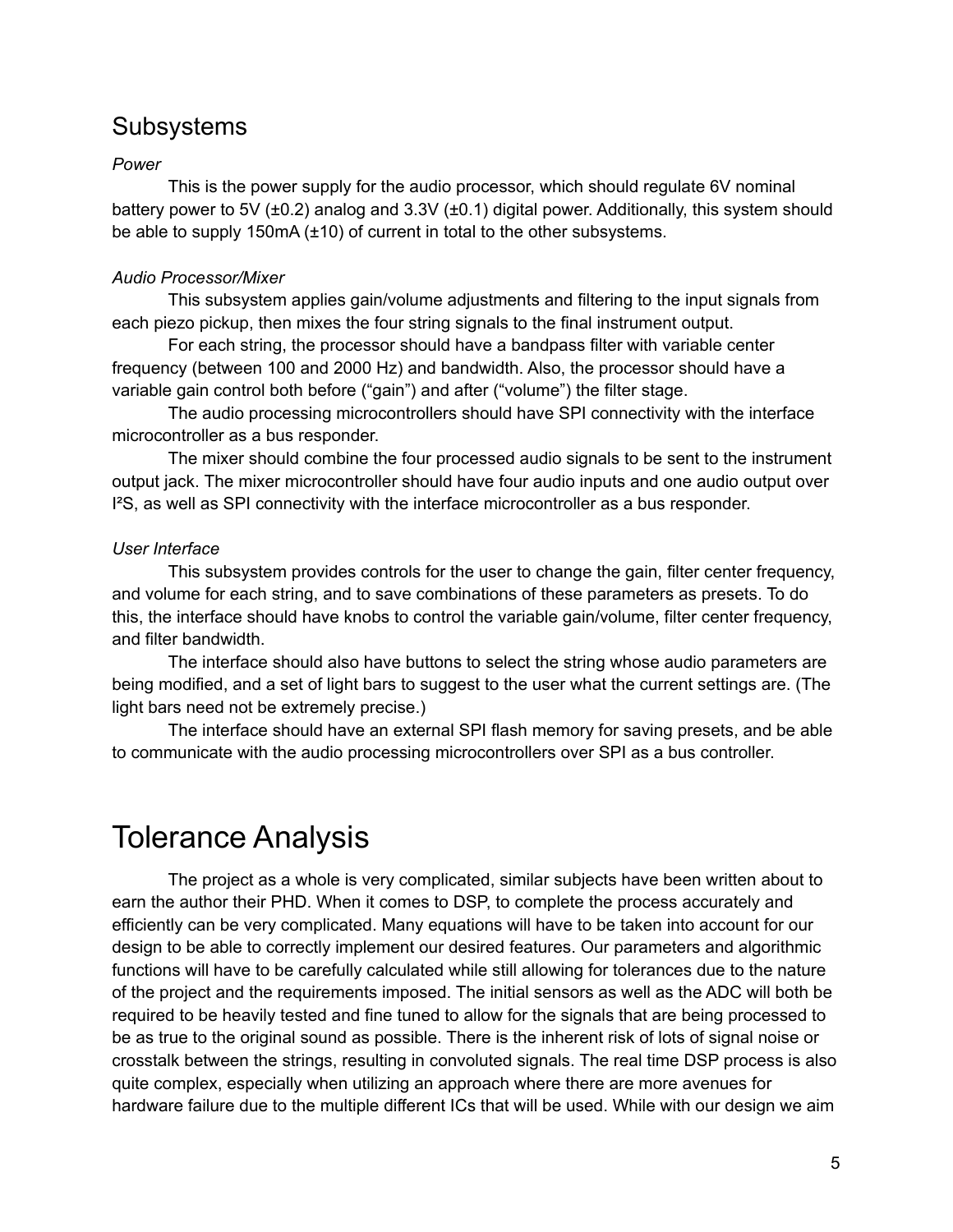to simplify and strengthen the DSP process through the utilization of a modularity approach, this is a method that has less proven references to use and therefore will also be quite a complicated process requiring a lot of attention and fine tuning. The algorithms to complete such a process have been heavily researched[4][5][6][7], but as our implementation aims to progress electric violin design and sound creation/emulation, there are the possibility of pitfalls. While the entire project has difficult problems throughout each subsection, the high-tier, efficient implementation of a modular approach to DSP of each string individually will be of utmost importance. The aspect of modularity is inherently beneficial in this case as the problem can be broken down into simpler parts and approached as such, but this does not guarantee success when it comes to a process that requires such accuracy in terms of even the most minute details and aspects.

However, the feasibility and functionality of such a design can be proven, no matter the outcome of the overall design process, through mathematical analysis and simulation of the algorithms and methods we are going to implement. Regardless of overall functionality, the risks in this situation are effectively mitigated through the amount of deep research that we have already done into the feasibility of such an approach, as well as the the relation of our approach to other methods that have already been proven feasible, the proof of our concept's feasibility through mathematical analysis, and the ability to be able to simulate and prove functionality of our approach using already created software, or any software that we may create.

We believe our tolerance analysis for the risks of a critical subsystem failure have been fully contemplated, and we are confident that we could prove feasibility of our concept and implementation right now if it were to come into question.

### Ethics and Safety

This project presents few safety concerns. All voltages used are 6V or less, using alkaline battery chemistry. Once placed in an enclosure, there would be no meaningful contact between the user and the circuits inside.

This project presents few significant ethical concerns, although similar prior work does exist. Notably, the Strados electric violin, created by ZETA Violins [8], uses an internal active preamplifier system which allows the volume of each string and the overall gain to be adjusted manually [9]. ZETA refers to this pickup system as "patented" on their website, but does not list a patent number; additionally, we could not find a relevant patent upon searching for "ZETA violin" in Google Patents. Therefore, we cannot immediately confirm whether this patent exists, let alone if the product is still under patent protection. This may pose an obstacle if we choose to choose the project in the future.

Our pickup design is inspired by Richard Barbera's design, "Resonant pick-up system" [10]. The patent expired over a decade ago, and since our bridge is not carved of wood, it is unlikely that our design would be infringing on this patent anyway.